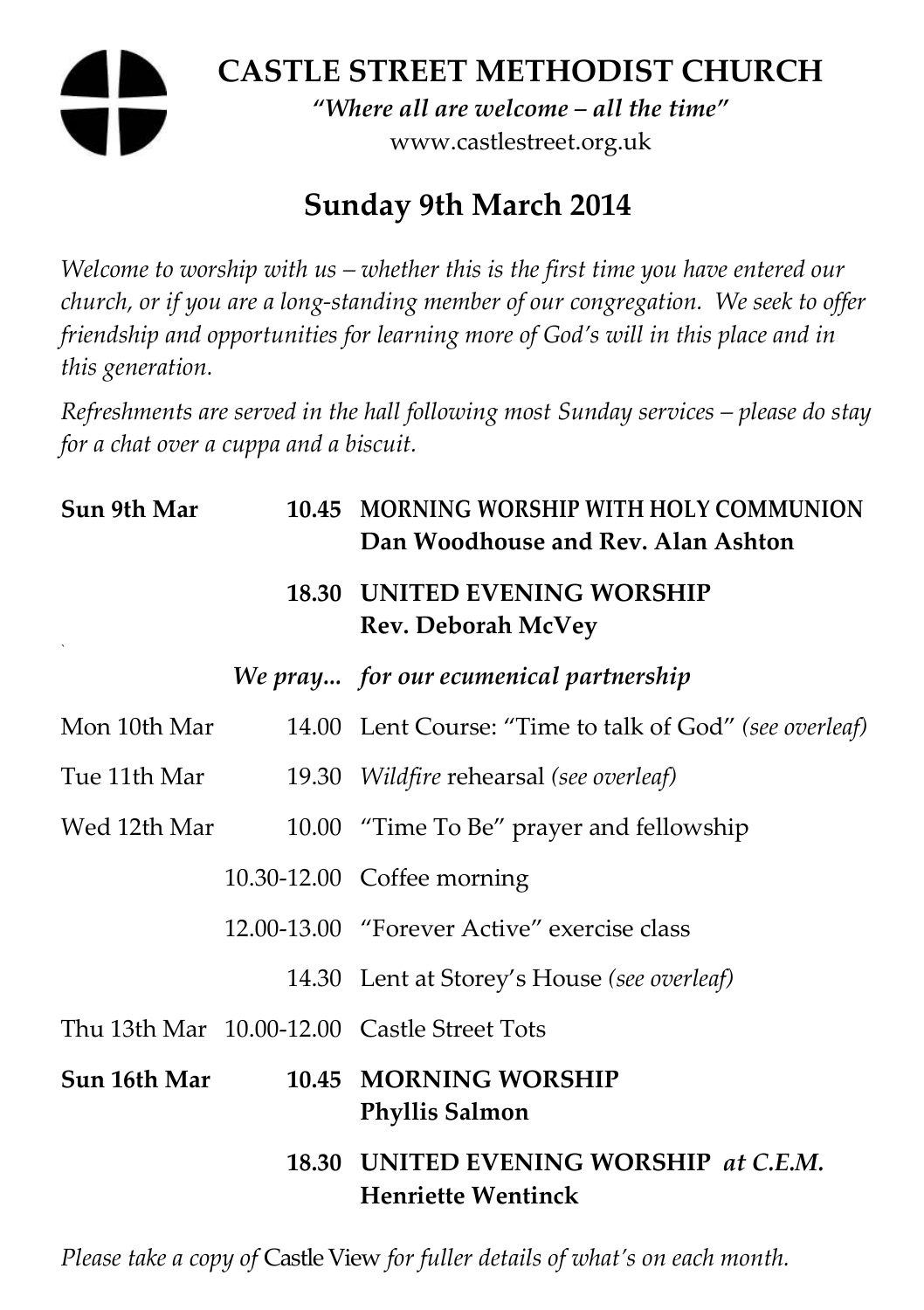#### **Themes and Bible Readings for today's services**

10.45am: "Lead us not into temptation, but deliver us from evil" Luke 4: 1-15 (page 58); Luke 5: 12-16 and 6: 12-16 (page 59) 6.30pm: Deuteronomy 6: 4-9, 16-25 (page 156); Luke 15: 1-10 (page 74)

+\*\*\*\*\*\*\*

#### **Lent Course: "Time to talk of God"**

With Ash Wednesday having just passed, this year's Lent course gets underway this week in four venues:

- Monday afternoons (2-4pm) at Castle Street;
- Wednesday evenings at St. Luke's;
- Thursday afternoons (1.30-3.20pm) at Haslingfield Methodist Church;
- Thursday evenings (7.45-9.45pm) in the homes of various members of Sturton Street (ask Revd. Alison Walker for details).

A reminder that each group will study the same material each week, so it's possible to swap groups for the odd session if necessary.

For the first one, Alison is asking people to bring a couple of items, if possible. The first is very simple – your Methodist membership ticket, if you have one. The second is anything which in anyway symbolises your own discipleship – and of course be prepared to explain why you have brought it. This object could be anything with a special meaning to you – it may remind you of a particular moment which is important to your faith, or a person, or an insight. It may in itself express something about your own discipleship. The choice is yours!

+\*\*\*\*\*\*\*

#### **Lent at Storey's House: "With Jesus in the Upper Room"**

The Church at Castle-run Lent course at Storey's House also gets underway this week, on Wednesday afternoons starting at 2.30pm. "With Jesus in the Upper Room" is based on David Winters' reflections for Lent and Easter, using chapters 13 to 17 of the Gospel of St. John. As well as the residents of Storey's House and Edward House, it is open to all at Church at Castle. Each session lasts about forty-five minutes, and is followed by tea or coffee and biscuits. This week's theme, "The full extent of his love", is based on John 13: 1-17. More details can be found in *Castle View*.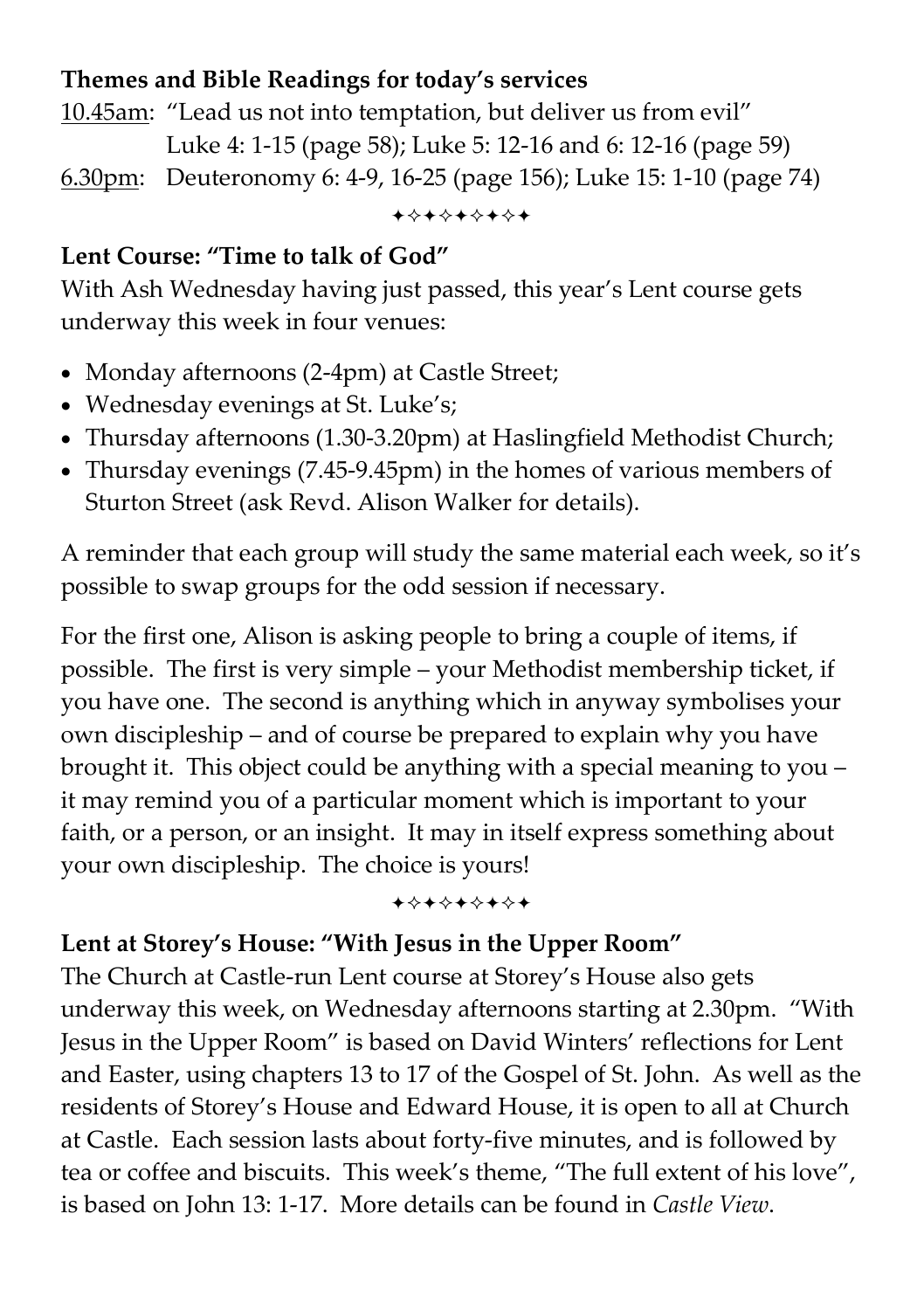### *Wildfire*

More singers are still needed to join the group planning to perform the Roger Jones musical *Wildfire* at Castle Street on the evenings of Saturday 17th and Sunday 18th May – and especially men. Please spread the word around to anyone you think might be interested – and arm-twisting is definitely encouraged! The next rehearsal is on Tuesday this week (11th March), at 7.30pm, and dates of future rehearsals will appear on the church website. For more information, speak to Brian Carter.

-----

#### **New Foodbank Distribution Centre in Chesterton**

In May 2014, the Cambridge City Foodbank will be opening a new distribution centre in Chesterton. Supported by local churches, it will be open every Tuesday morning at Chesterton Methodist Church. Volunteers are needed, and especially potential team leaders – if you think you can help, please contact Deacon Ian Murray (e-mail: deacon.cmc@gmail.com, office tel.: (01223) 424 428, manse tel.: (01223) 240 360). May might be several weeks away, but offers of help are needed now in order to make sure that the project can be up and running.

-----

## **"A Faith To Live By" at Haslingfield Methodist Church**

The next in this series of services takes place next Sunday evening (16th March) at 6.30pm. It will be led by Revd. Bernard Arnold, whose theme is "Science and Christianity: do they conflict or complement?".

There seems to be an increasingly common view that science has done away with religion, in particular Christianity. We will reflect on the extent to which this is true and look at issues that some scientists find difficult in accepting the Christian faith. We will also look at whether we can address their objections. Bernard Arnold has served in Methodist ministry for forty years including overseas, and for many years has been interested in science and its relationship with Christian theology. Bernard is conscious of a growing gap in understanding between science and faith and believes the church is failing to cope with this gap.

The format of the evening will be a time of worship and the address, followed by refreshments and discussion. All are very welcome.